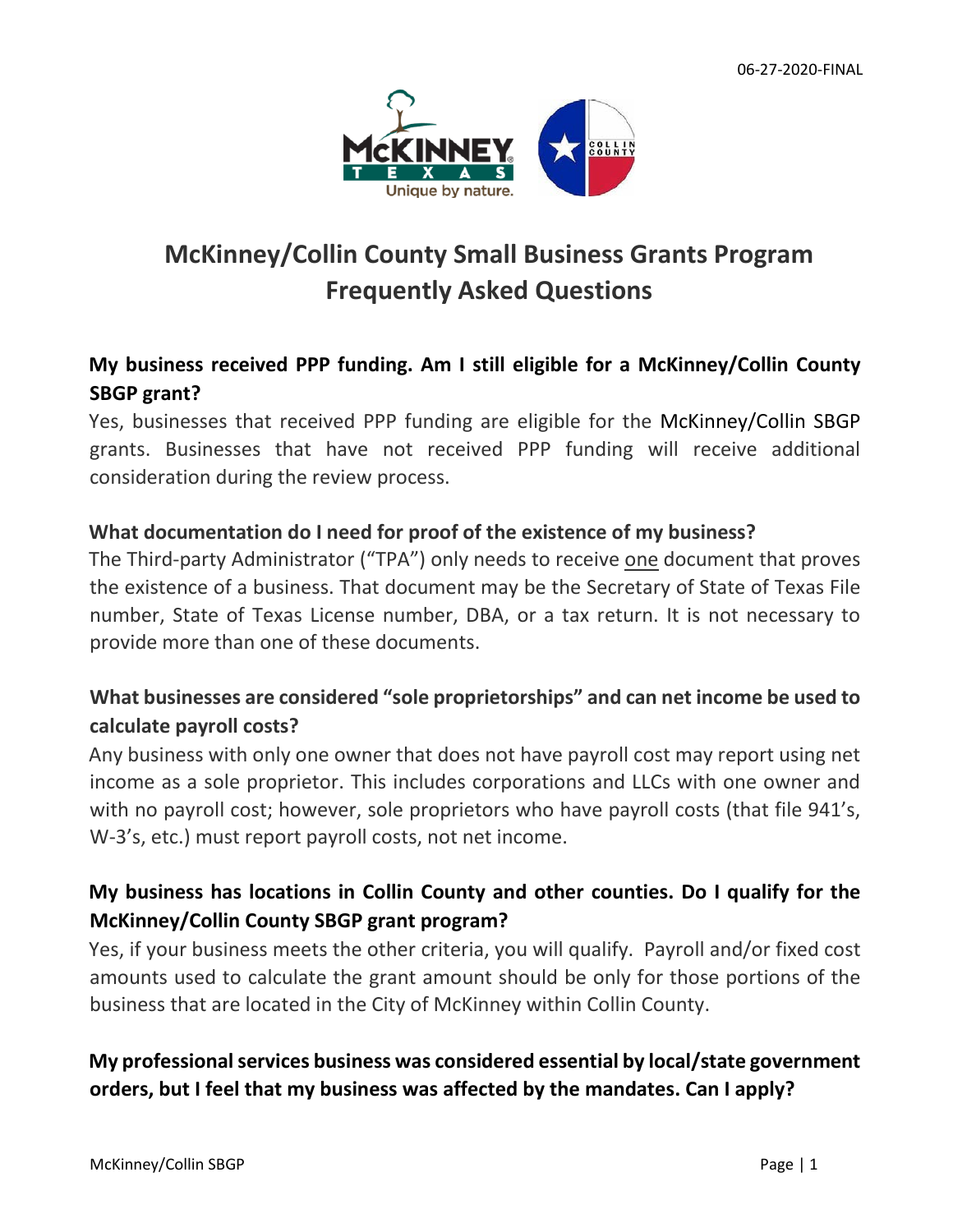Yes, all businesses that otherwise meets the criteria outlined in this McKinney/Collin County SBGP program document may apply if such business is located in the City of McKinney and within Collin County. You will only be allowed to apply for reimbursement of actual losses that occurred during the time period outlined here.

#### **What date do I show as the date my business was in operation?**

To qualify, a business needs to have been in operation at a storefront/office conducting business in McKinney before March 1, 2019. Submittal of lease, mortgage, utilities statements showing occupancy of space before March 1, 2019 need to be submitted.

### **My business is located in a coworking space, is my business eligible to apply for a grant?**

Those businesses that had a coworking space contract before March 1, 2019 on a continuing basis may also be eligible to apply.

# **I had a storefront/office location prior to the COVID-19 pandemic restrictions issued by the State of Texas and was forced to close my physical presence. Am I eligible for a grant?**

If a business does not currently have a storefront/office location, but had one pre-COVID-19 and vacated the space *temporarily* due to COVID-19, the business may be eligible for a grant. You may be asked to provide proof that you had a storefront/office location prior to COVID-19

### **Will I be notified whether or not my application is approved for a grant?**

Yes. The TPA will notify all applicants on whether or not they have been approved for a grant or have been disqualified for ineligibility.

#### **Do I need to file all of these documents?**

Yes. These documents are necessary to ensure all applicants meet the required eligibility to receive grants. These same documents are required by many state and federal grant programs.

#### **How soon will these grants be awarded?**

The McKinney/Collin County SBGP will work to turn around grant funds quickly upon the conclusion of the submission period. The intent is to issue grants on or about mid-July.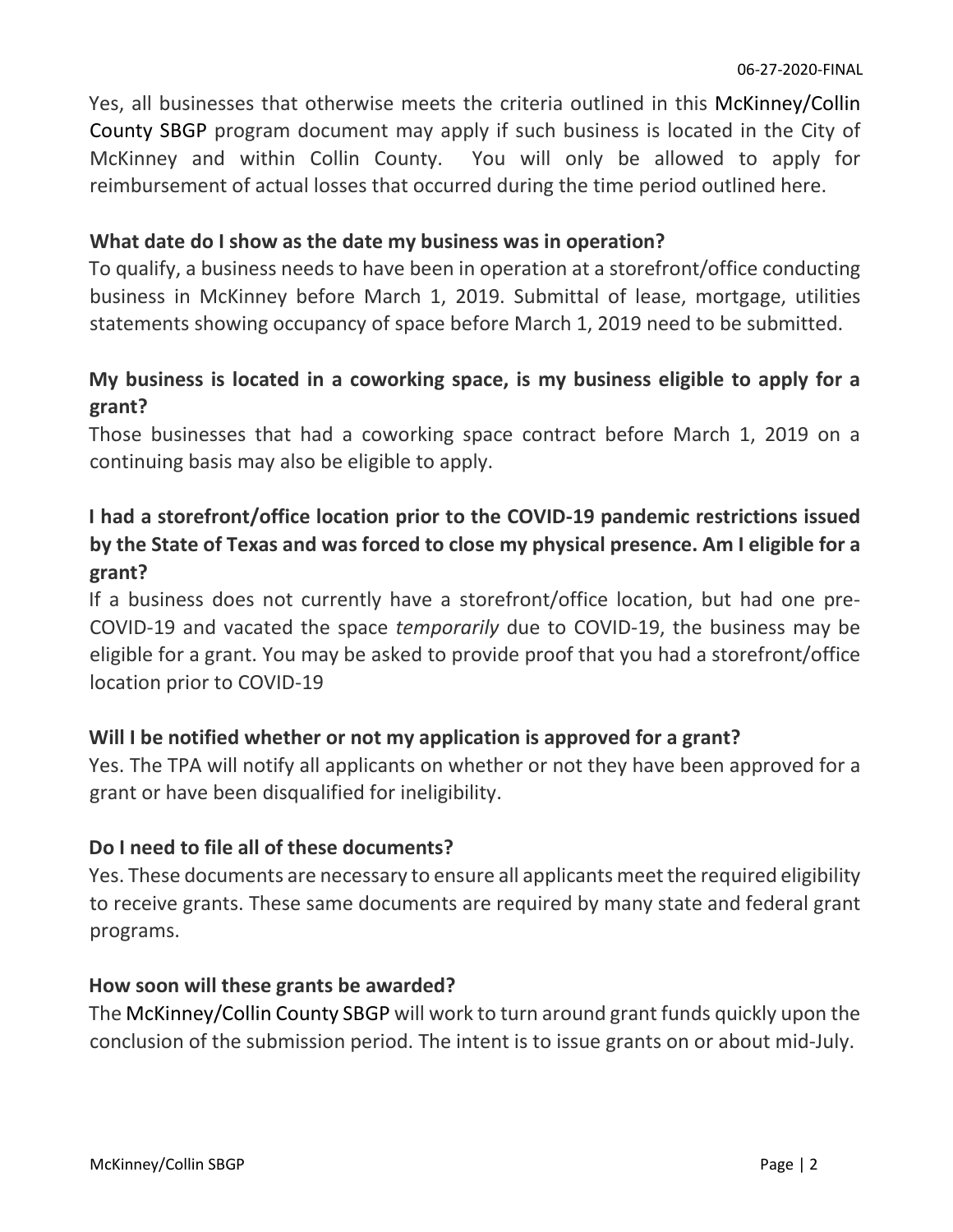#### **Who makes the grant award decisions?**

Grant award decisions are made objectively by a third-party administrator based on a pre-determined set of application criteria and scoring guidelines. No appointed or elected officials are involved in the decision-making or influence the final award decisions. The City will only be conducting a review of approved grant applications identified by the TPA to ensure documentation is complete and appropriate for payment approval. Every applicant will have a fair and abundant opportunity to apply with advance notice.

# **I provide services outside my home, such as personal training, consulting, or coaching sports. However, I don't own or lease a commercial storefront or office. Am I eligible to apply for the grant?**

If a business does not have a commercial storefront/office location within McKinney, the business is not eligible to apply for the grant.

#### **Will the grant amount awarded to a business be considered taxable income?**

The CARES Act is silent regarding whether grant amounts received by small businesses pursuant to the Coronavirus Relief Fund are taxable income and/or whether businessrelated expenses covered by grant funding may be deducted from taxable income. Furthermore, the IRS has not issued guidance on the matter, although it has released Notice 2020-32 regarding the tax treatment of Paycheck Protection Loan Forgiveness. It is strongly recommended that the applicant consult with a tax advisor regarding the tax treatment of the award for its 2020 tax returns.

#### **Will a 1099 be issued to business that receive a grant?**

The TPA is currently awaiting federal guidance regarding the tax treatment of small business grants issued pursuant to the McKinney/Collin County SBGP. It is possible that guidance will be issued later this year and, if a 1099 is required to be issued, the TPA will issue one to each grant recipient. It is strongly recommended that the applicant consult with a tax advisor regarding the tax treatment of the award for its 2020 tax returns.

#### **Are part-time employees included as part of the total number of employees?**

Part-time employees are included in the 941 Form, as such, the total number of employees (full-time and part-time) reflected in said form will be used to confirm the eligibility criteria.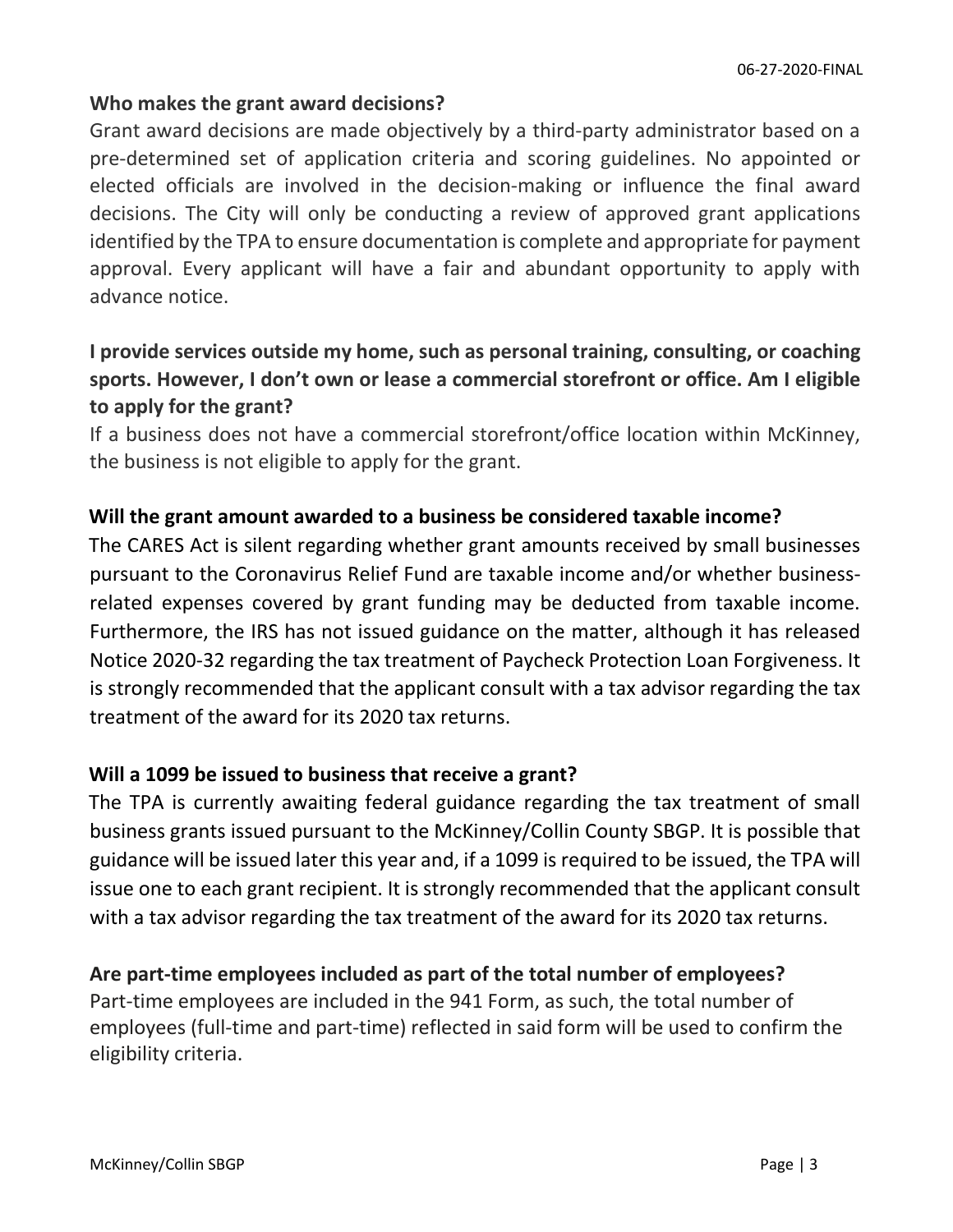# **I operate a business with different locations. The total number of employees reported on Form 941 is over 100 but only 20 of them work at the City of McKinney locations. Do I still qualify?**

In order to determine qualification, the TPA will look at the number of employees reported on Form 941 for the reporting entity. For instance, if the activity of all locations flow up to one taxpayer (business or personal) and such taxpayer files a tax return and form 941 at that level, TPA will use the gross revenue and number of employees reported at that level. But if each location or a group of locations are reported as a separate entity with its own tax return and payroll filings, then the TPA will look at what's provided for that particular taxpayer for qualification

### **Where is the employer portion of Social Security and Medicare included on the application?**

The only expenses used to calculate the Maximum Grant Amount are those specifically listed on the application and defined as "estimated expenses". Therefore, the employer portion of social security and Medicare costs are not eligible expenses and will not be included in the calculation.

#### **What is the required format for a Profit and Loss Statement?**

There is no particular format required for a Profit and Loss Statement; however, it must provide appropriate level of detail in order for the TPA to be able to calculate the Maximum Grant Amount. Note that the Profit and Loss Statement must be signed and uploaded as a PDF file. The applicant business may make notes on the Profit & Loss if it so desires to explain any particular line item.

#### **What are eligible utility expenses?**

In addition to typical utility expenses like electricity and water, other eligible utility costs may include landline, cell phone, and installed security system costs. Note that all utility costs must be specific to the business.

#### **What type of documentation is required to support fixed costs?**

An applicant business may provide support for eligible fixed costs defined under "estimated expenses", in the form of a lease agreement, mortgage statements, insurance declaration page, utility statements, and receipts. A general ledger detail with bank or credit card statement highlighting the expense may be acceptable, depending on the expense.